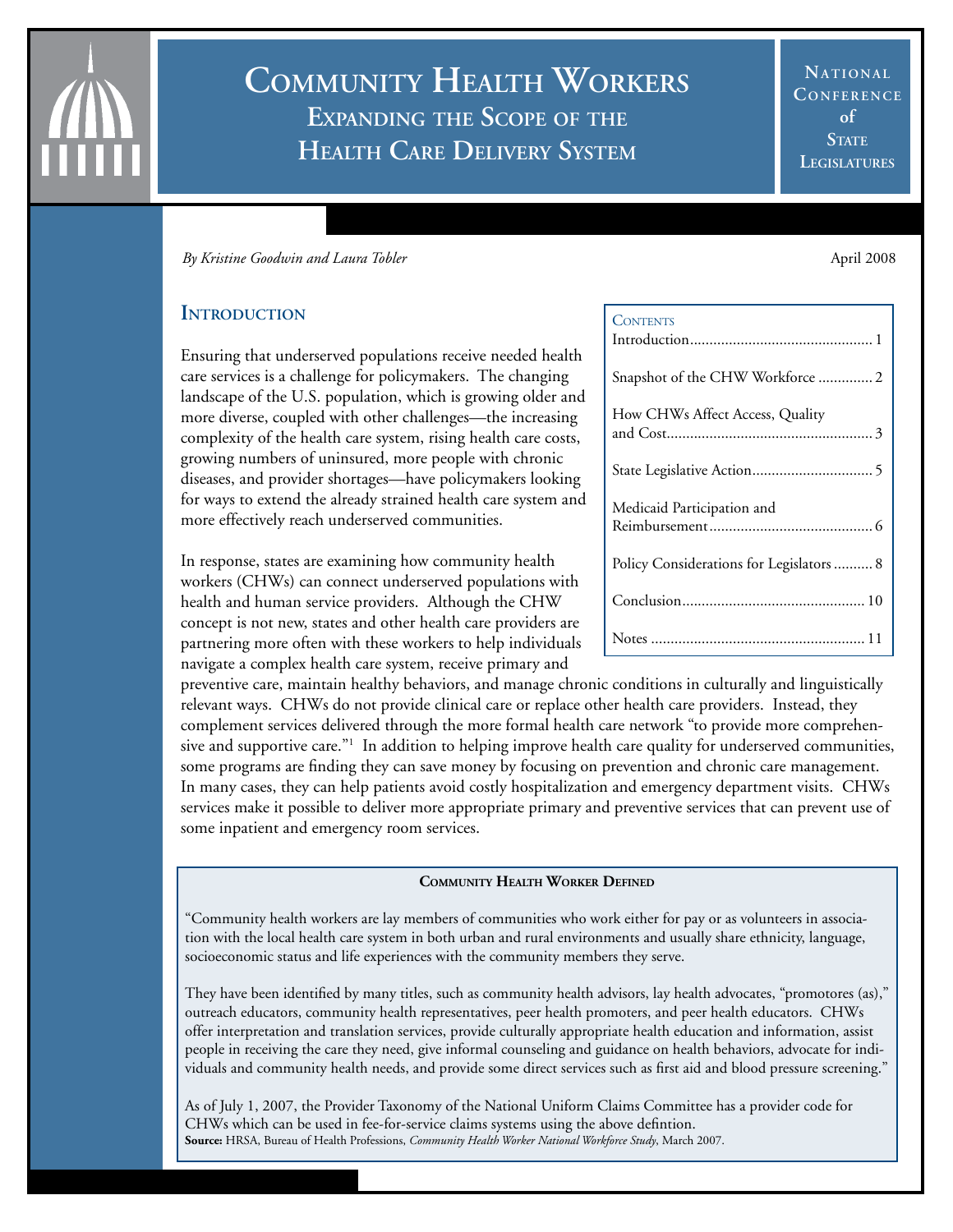# **Snapshot of the CHW Workforce**

Recent studies help to describe the CHW workforce in terms of its size, credentials and core services performed. Table 1 summarizes workforce characteristics.

| Table 1. Characteristics of the Community Health Workers Workforce |                                                                                                                                                                                                                                                                                                                                                                                                                                                                                                                                                                                                                                                                                                                                                                                                                                                                                                                                             |  |
|--------------------------------------------------------------------|---------------------------------------------------------------------------------------------------------------------------------------------------------------------------------------------------------------------------------------------------------------------------------------------------------------------------------------------------------------------------------------------------------------------------------------------------------------------------------------------------------------------------------------------------------------------------------------------------------------------------------------------------------------------------------------------------------------------------------------------------------------------------------------------------------------------------------------------------------------------------------------------------------------------------------------------|--|
| Characteristic                                                     | Description                                                                                                                                                                                                                                                                                                                                                                                                                                                                                                                                                                                                                                                                                                                                                                                                                                                                                                                                 |  |
| Size                                                               | The CHW National Workforce Study estimates that 120,000 community health workers<br>were active in American communities in 2005. They are more heavily concentrated in certain<br>states, including California and New York-with 8,000 or more workers per state-and<br>Florida, Pennsylvania and Texas, with more than 3,500 workers per state.                                                                                                                                                                                                                                                                                                                                                                                                                                                                                                                                                                                            |  |
| Setting                                                            | Clinic-based workers typically work in hospitals, community health centers and health depart-<br>ments, performing tasks such as patient registration, translation, health education and basic<br>health assessments. <sup>2</sup> Community-based workers perform a range of duties outside the health<br>care system, depending on community needs.                                                                                                                                                                                                                                                                                                                                                                                                                                                                                                                                                                                       |  |
| Credentials<br>and Training                                        | Educational backgrounds vary among workers, ranging from some on-the-job training to<br>formal community college-based programs that grant certification or an associate's degree. <sup>3</sup><br>Approximately 35 percent of workers who participated in a national study had completed<br>high school, 30 percent had received a four-year degree, and 20 percent had completed some<br>college requirements. About 7 percent reported they had less than a high school diploma, and<br>another 7 percent reported they received a two-year degree.<br>Some states mandate specific credentials for community health workers, a move that some<br>believe will help integrate them into the health care system, raise the visibility of their roles,<br>and obtain higher pay and reimbursement from insurers. Others fear this standardization will<br>force out CHWs who do not have the resources to obtain the required credentials. |  |
| Funding                                                            | A variety of federal, state and local government, private and nonprofit organizations fund<br>community health workers positions, often on a short-term basis, according to the study.<br>Maintaining stable, ongoing funds for community health worker positions is a challenge for<br>employers and hinders efforts to develop the workforce. <sup>4</sup>                                                                                                                                                                                                                                                                                                                                                                                                                                                                                                                                                                                |  |
| Wages                                                              | Approximately two-thirds of community health workers are wage earners, according to the<br>study, and 33 percent are volunteers. The national study reports that most experienced work-<br>ers earn more than \$13 per hour. Approximately two-thirds of new workers, on the other<br>hand, earn less than that.                                                                                                                                                                                                                                                                                                                                                                                                                                                                                                                                                                                                                            |  |

Although the job description for health workers varies by setting, employer and community needs, seven core roles exist for them, according to the National Community Health Advisor Study.<sup>5</sup> They include:

- Proving cultural mediation between communities and health and human services systems,
- Providing informal counseling and social support,
- Providing culturally appropriate health education,
- Advocating for individual and community needs,
- Ensuring that people obtain necessary services,
- Building individual and community capacity, and
- Providing basic screening services.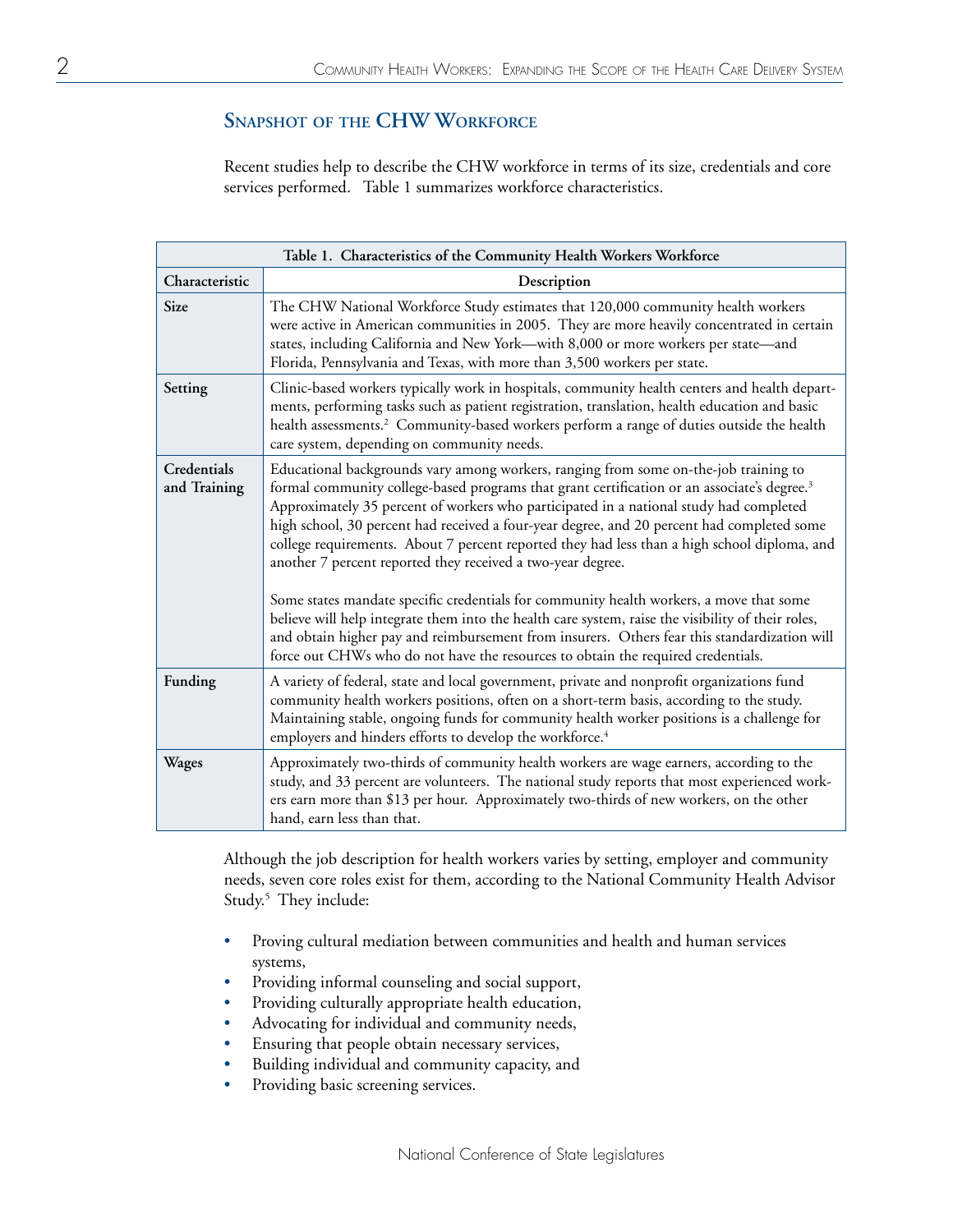In its 2002 report, *Unequal Treatment: Confronting Racial and Ethnic Disparities in Health Care*, the Institute of Medicine recommended community health workers as part of a "… comprehensive, multi-level strategy to address racial and ethnic disparities in health care."6 Similarly, the Pew Health Professions Commission wrote that health workers "… offer unparalleled opportunities to improve the delivery of preventive and primary care to America's diverse communities."7 Experiences reported by several existing U.S. and international programs support these claims. "The use of CHWs in health intervention programs has been associated with improved health care access, prenatal care, pregnancy and birth outcomes, client health status, health- and screening-related behaviors, as well as reduced health care costs."

# **Improving the Bottom Line**

Current research concerning cost savings and health workers shows promising results. CHWs are cost-effective, often resulting in improved health, more visits for preventive and primary care (and less for costly urgent care) and fewer hospitalizations, all of which translate into cost savings. Some examples of cost-effectiveness findings are summarized below.

- Denver Health analyzed the return on investment for its CHW program and found that community health workers saved \$2.28 for every \$1 invested in the program. Moreover, primary and specialty care visits increased after patients met with a health worker, and costly urgent and inpatient care dropped.
- A Baltimore program that matched community health workers with diabetes patients in the Medicaid program demonstrated cost savings and improved patient health. Emergency room visits dropped by 38 percent, and hospitalizations dropped by 30 percent.

### **Improving Health**

The Amigos en Salud (Friends in Health) Research Project is a partnership between Pfizer Health Solutions and multiple health care facilities, including the Charles R. Drew University School of Medicine and Science (located in southern Los Angeles). The program uses community health workers to help Hispanic patients with diabetes and co-occurring depression understand and manage their conditions by pairing them with a community health worker. The need for medical intervention is clear: Patients with both diseases tend to

#### **Community Health Workers' Effect on Cost and Use**

A growing body of evidence suggests that CHWs reduce health care costs for people with chronic diseases. A Baltimore program that matched community health workers with diabetes patients in the Medicaid program achieved significant drops in emergency room visits and hospitalization (38 percent and 30 percent, respectively). This drop translated into a 27 percent reduction in Medicaid costs for the patient group. According to the 2003 study, the program achieved savings of \$80,000 to \$90,000 per year for each community health worker. A study measuring the return on investment for a CHW program at Denver Health found that health worker interventions decreased urgent care and inpatient and outpatient behavioral health visits. As a result, primary and specialty visits increased, and reduced costs by program costs totaled approximately \$6,000 per month. Still, improved use reduced costs by more than \$14,000 per month. Although the CHW model requires investments in prevention and primary care, these health services are less costly than treating serious and avoidable conditions.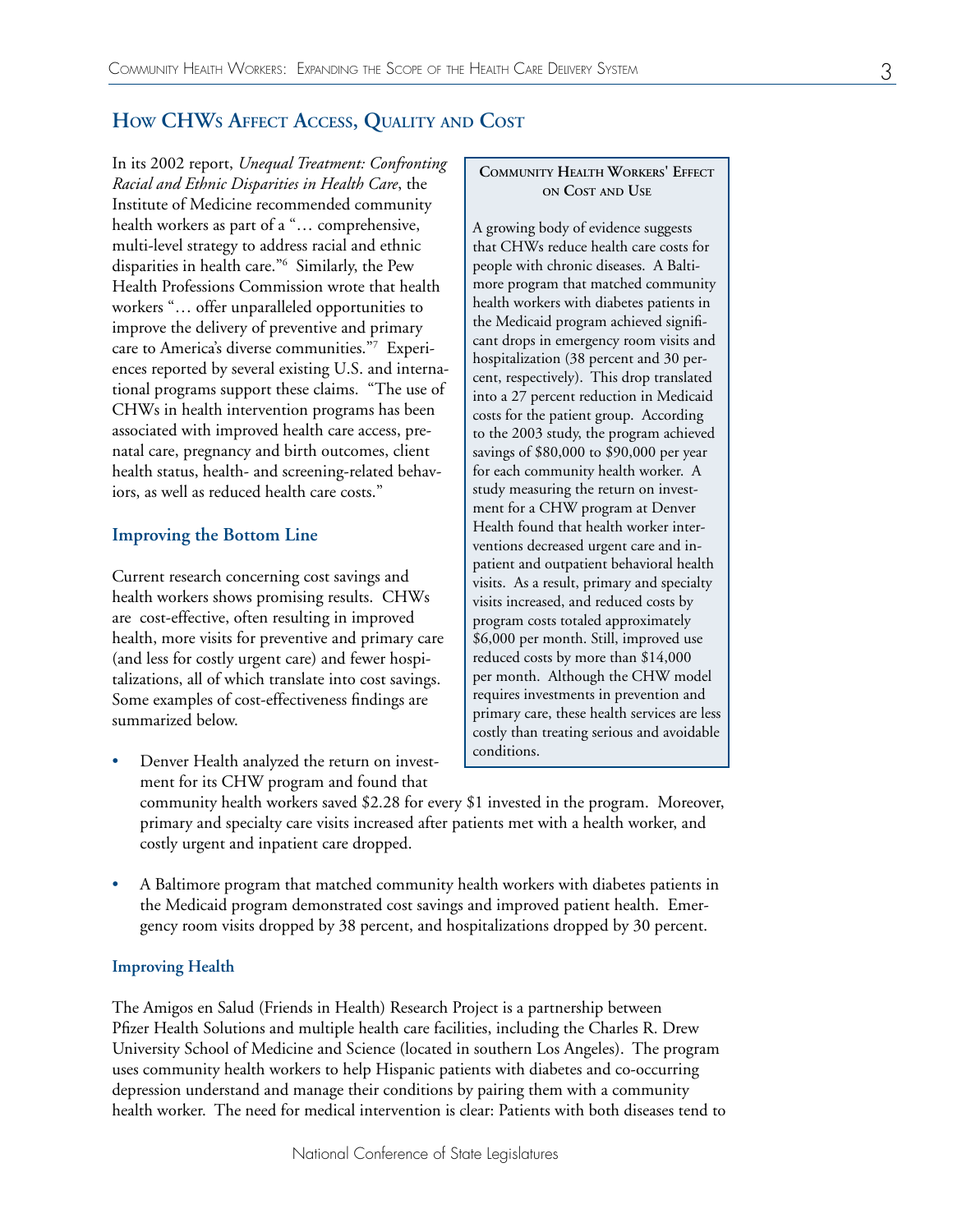### **Kentucky Homeplace: Profile of a Successful Community Health Worker Program**

Since it was created by the legislature 14 years ago, Kentucky Homeplace, a community health worker initiative, has linked thousands Kentuckians with medical, social and environmental services they otherwise might not have received. The community health workers are trained to help medically underserved residents access appropriate health services, emphasizing preventive care, health education and disease self-management.

The program employs 39 community health worker, called family health care advisors, who visit families in 58 predominately rural counties. These workers evaluate family health care needs, deliver health education, and help participants gain access to free or discounted medical and prescription drug services. There are no eligibility guidelines, but many participating families have family incomes at or below 100 percent of the federal poverty level.

In 2007, Homeplace workers provided more than 403,000 services to nearly 13,000 clients. By networking with hospitals, health departments, pharmacists, physicians and other providers, Homeplace workers often are able to acquire free or reduced cost medications, medical supplies or equipment, and medical services for their clients. Workers accessed more than \$24.1 million in medications at no cost and other items worth more than \$1.6 million (eyeglasses, hearing aids, wheelchairs, etc.) for many of the families they served last year. Since 2001, the program has assisted more than 74,000 rural residents, provided more than 1.5 million services for them, and accessed nearly \$106 million worth of medications and medical supplies.

Homeplace has been funded by state general revenues since its inception—funding for 2007 was approximately \$2 million. According to the program's director, Fran Feltner, " … the continued state funding is a testament to the program's importance as part of Kentucky's health care safety net."

The program provides some encouraging return on investment data for policymakers in other states. According to Feltner, for \$1 the state spends on the program, Homeplace generates \$15 to \$20 in free or discounted services for its clients.

The Homeplace program also participates in a variety of research, initiatives and partnerships to promote disease prevention, encourage wellness, and encourage healthy choices with the goal of creating a healthier Kentucky.

Homeplace recently partnered with the Southeast Kentucky Area Health Education Center, the American Cancer Society, the Kentucky Cancer Program, and two district health departments on a colorectal cancer awareness project. Workers met with more than 1,200 clients to discuss the risks of colorectal cancer and the available resources for medical information, screenings and care, which led to improved screening rates.

Homeplace coordinated client walking programs in multiple south-central Kentucky counties. In 2003, Homeplace participated in a research project to better understand the diabetes epidemic sweeping the state. Community health workers distributed self-test surveys to more than 3,000 clients. The results showed that nearly 75 percent of respondents were at moderate to significant risk of having or developing diabetes. This participation led to foundation funding to develop a diabetes case management program in Leslie County, Ky., where 20 percent of the population is uninsured.

Homeplace collaborates with a rural hospital where a community health worker is stationed in the hospital's emergency department to help patients in non-life-threatening situations find a "medical home"—a consistent setting for primary care—and obtain appropriate cancer screening or smoking cessation assistance.

In conjunction with the University of Kentucky's College of Public Health, Homeplace is participating in a tobacco cessation program where smoking status is monitored and reinforced via the Internet.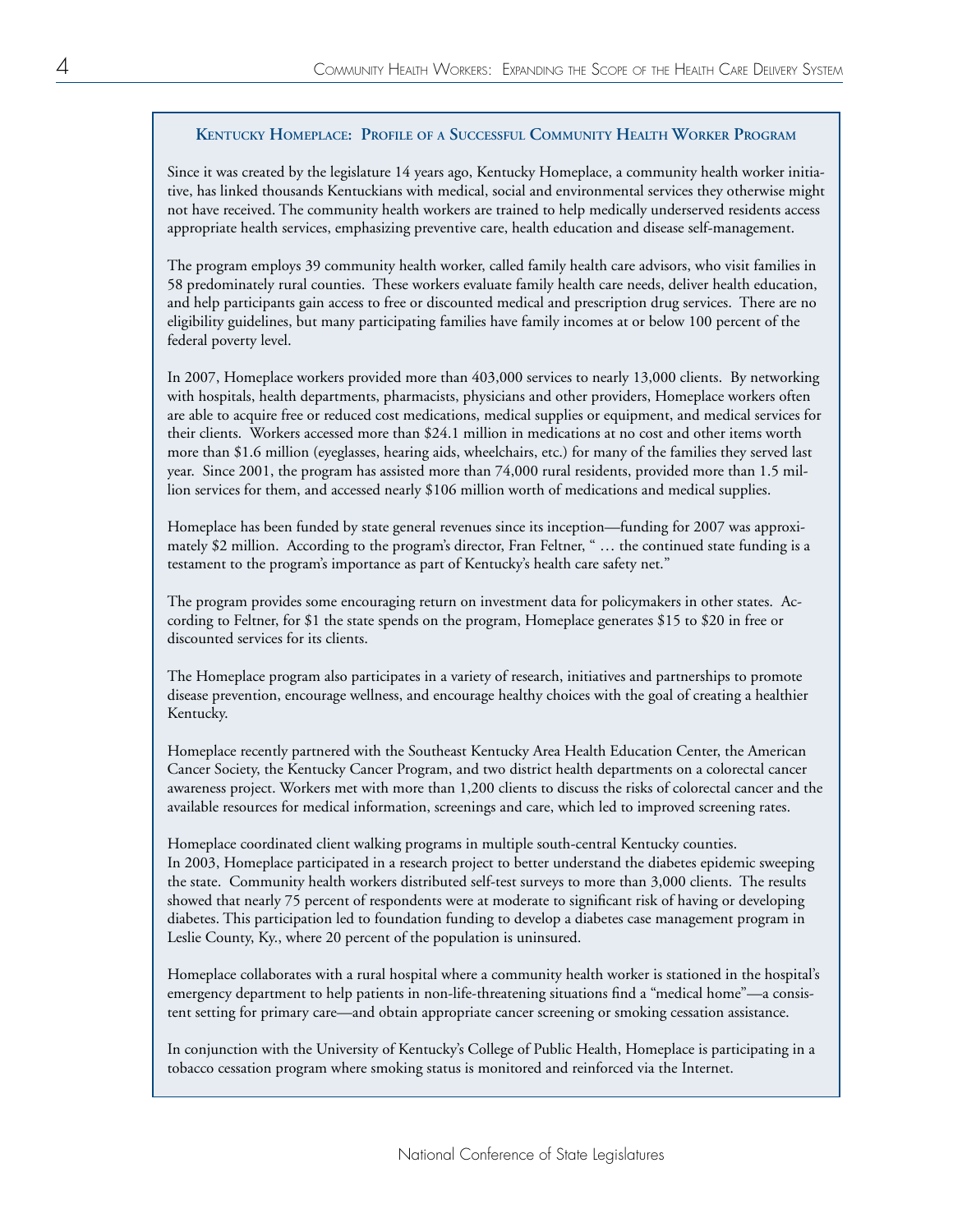have higher primary care costs, and fewer Hispanics receive care for depression than whites. The nurse-directed diabetes management program has the following objectives:<sup>8</sup>

- Increase Hispanic awareness of diabetes and depression,
- Achieve American Diabetes Association clinical practice standards,
- Improve patient behavior and self-management skills, and
- Demonstrate participant satisfaction working with community health workers.

The program noted favorable and statistically significant results for each objective. Compared to patients who were not enrolled in the program, patients reported improved health status—they were five times more likely to rate their overall health as "good" or "excellent"—and improved health behaviors. For example, participants were more likely to report eating fresh fruit and vegetables daily, less likely to eat fatty foods, and more likely to report exercising three or more times each week. Participants also demonstrated improved depression severity scores, as measured through patient surveys. Finally, participants in the CHW group experienced statistically significant clinical results, as measured by lipid profiles including LDL cholesterol levels, resulting in an overall reduction in cardiovascular risk.

# **State Legislative Action**

Although health workers have a long history of working within their communities, state legislation concerning the profession is relatively new. States are increasingly considering legislation to define community health workers, study the workforce, establish training and certification programs, integrate health workers into state Medicaid programs, and create community health worker programs.

According to a 2005 17-state survey of community health worker certification and training programs,<sup>9</sup> all respondents have some form of training or certification for these workers, most often delivered at community colleges or service agencies. Although some states sponsor the training or certification programs, few have passed legislation to require workers to obtain specific training or certification. As health workers assume a more prominent role in the health care system, however, states are considering the need for standardized training and certification for the community health worker workforce.

Training and certification standards can help to enhance recognition of health worker roles and provide greater opportunities for reimbursement through state Medicaid programs and third-party insurers and also can increase workers' skills and ensure a high quality of care. On the other hand, there is concern about the effect of these requirements on the workforce. Some advocacy groups argue that requiring certification will significantly reduce the number of community health workers especially for programs that rely on volunteers and the help of undocumented aliens.

### **Examples of State Legislation**

**Kentucky.** The Kentucky General Assembly authorized the Kentucky Homeplace Program in 1994 and has been authorizing general fund support since then—state funding for the program was close to \$2 million in 2007.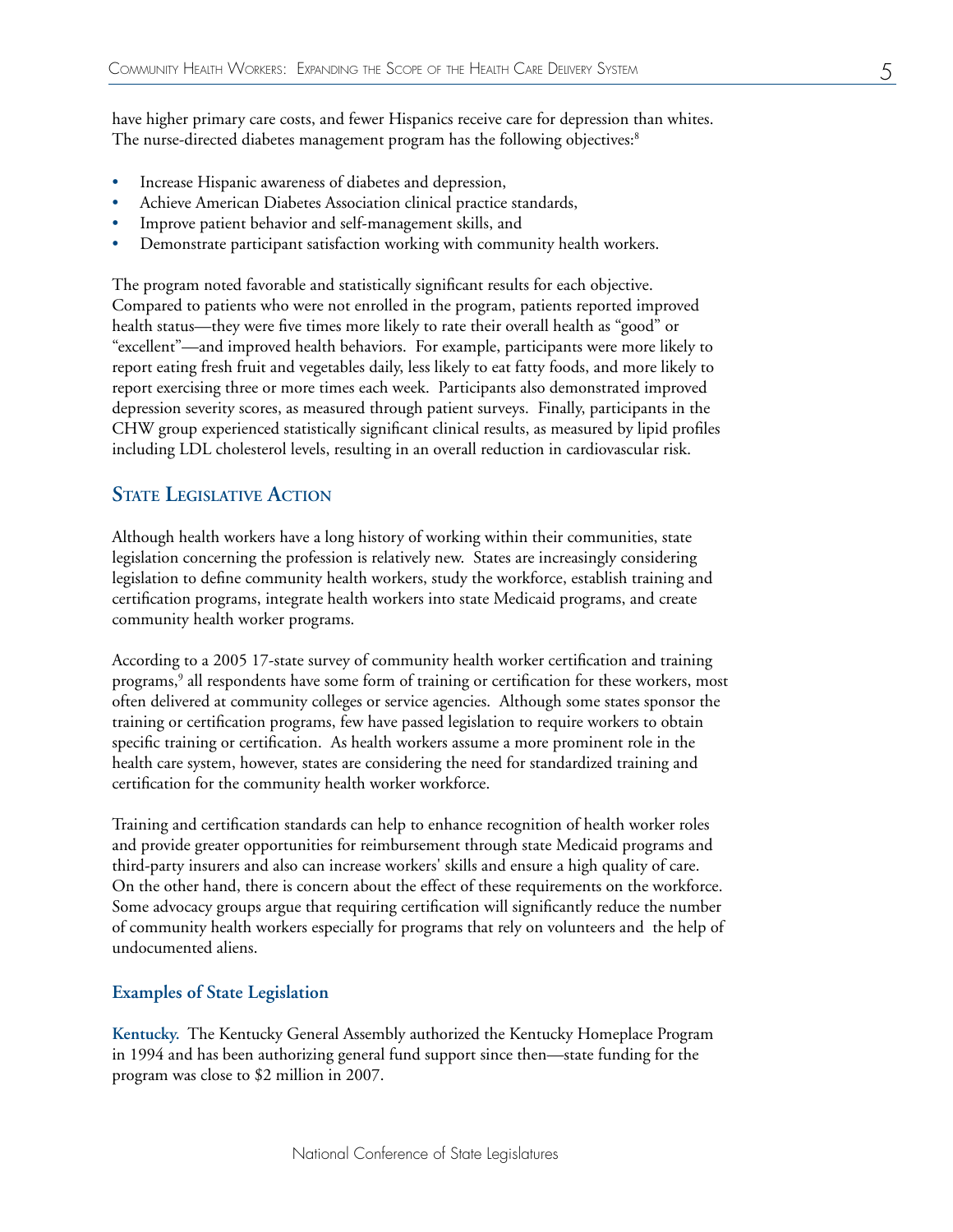**Massachusetts.** In its landmark universal health reform bill of 2006, the Massachusetts legislature required community health worker representation on the Massachusetts Public Health Council and required the Department of Public Health to convene a statewide advisory group to make recommendations for a sustainable community health worker program.<sup>10</sup>

**New Mexico.** In 2003, the New Mexico Legislature passed Senate Joint Memorial 76 to require the Department of Health to lead a study on the development of a community health worker advocacy program, examine the value of health workers to the health care delivery system, and determine how they affect patient health. The data, analysis and findings of this report show that access to community health workers has the potential to improve public health outcomes, increase access to care, and reduce costs for health services. The Department of Health made recommendations aimed at providing sustainability for community health workers.

**Ohio.** In 2003, the Ohio legislature established a credentialing program for community health workers. The certification program, launched in 2003 and authorized through the Nursing Practices Act, awards a "certificate to practice" credential after applicants complete an approved training program. The training programs—three were accredited in 2006 consist of at least 100 hours of classroom instruction and 130 hours of clinical instruction.<sup>11</sup>

**Texas.** In 2001, the Texas Legislature required certification for paid community health workers and directed health and human service agencies to use certified workers when possible. Texas health and human service agencies are required to use certified CHWs for outreach and education programs for medical assistance recipients. To obtain the required credentials, applicants must complete an approved training program or prove equivalent experience.

**Virginia.** In 2004, the Virginia General Assembly passed Joint Resolution No. 195, directing James Madison University to study the status, effect and use of community health workers in the Commonwealth. The final report, published in 2006, included seven recommendations related to development of a statewide core curriculum for community health workers, developing educational pathways beyond a core curriculum, maximizing the role of these workers through support of pilot programs and projects that include them, and financing issues. The full report is available at http://leg2.state.va.us/dls/h&sdocs.nsf/By+Year/ HD92006/\$file/HD9.pdf.

**Washington.** The Washington Legislature recently appropriated close to \$1 million for a cost-effectiveness study of community health workers in asthma management under the State Medicaid Office.

# **Medicaid Participation and Reimbursement**

Integrating health workers into the health care system may help states meet the needs of underserved communities. States recognize that the role of community health workers may be especially important within Medicaid programs because health workers connect underserved populations with health resources. These groups may be isolated from the health system at large due to geography, language or other barriers. As states integrate community health workers into their Medicaid programs, they also examine opportunities for reimbursing them. For example, Texas health and human service agencies are required to use certified community health workers for outreach and education programs for medical assistance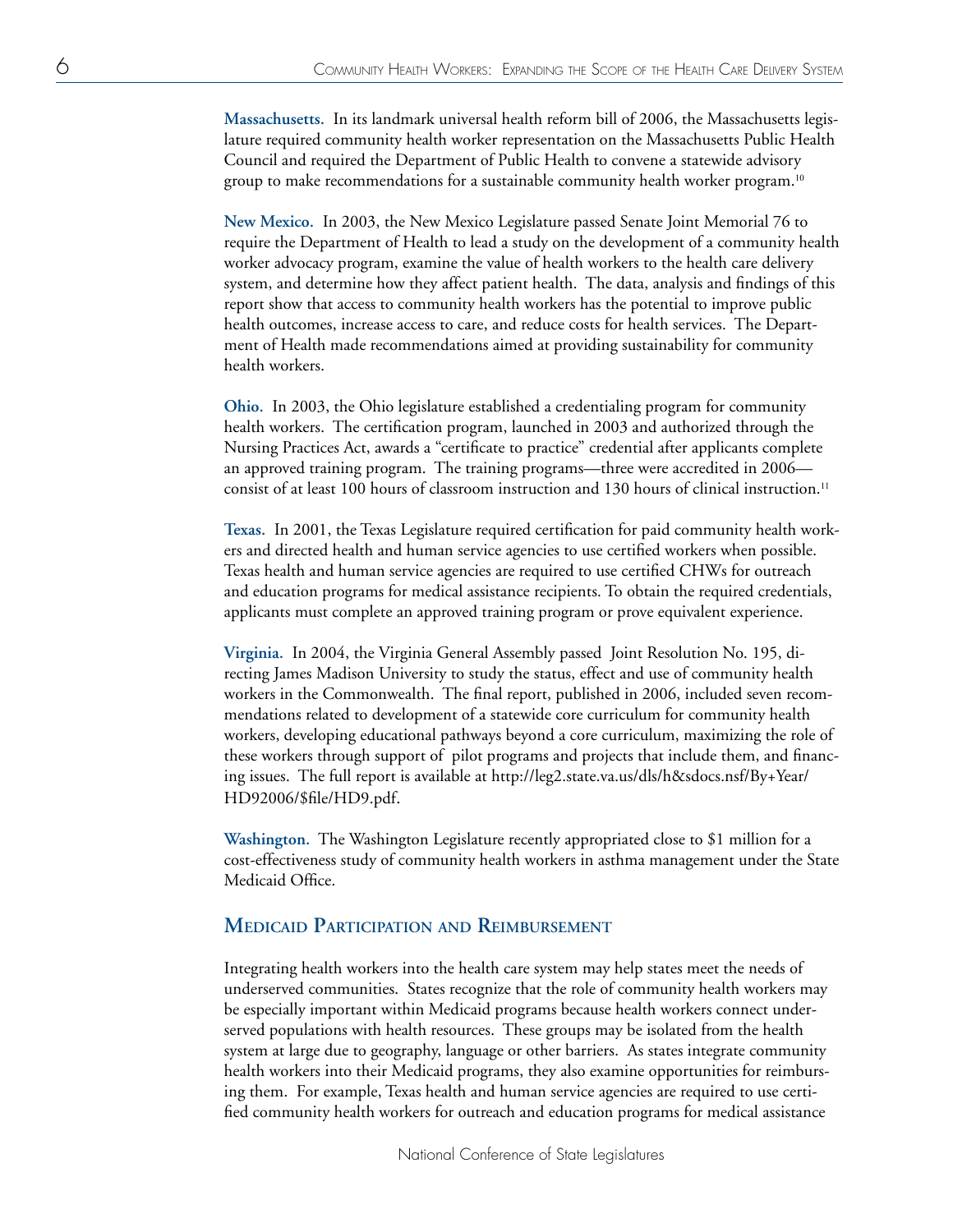recipients. In September of 2007, Minnesota filed a Medicaid state plan amendment that would authorize reimbursement for community health worker services, allowing a much broader range of services than other states.

State policymakers and Medicaid administrators view partnerships between state Medicaid agencies and health workers as a strategic alliance. As Medicaid program administrators expand access to primary and preventive care, help enrollees manage chronic conditions and control costs, the role of the community health worker emerges as a promising part of the solution.

#### **Community Health Workers in the Medicaid Program**

Community health worker roles vary considerably from job to job and program to program. Within state Medicaid programs, they focus primarily on increasing access to care through outreach and enrollment, improving health through education and support, and appropriate use of health care services.

**Improving Access to Health Care Services and Resources**. Denver Health employs two community health workers in the Free Pregnancy Testing Program to conduct pregnancy tests, help women schedule appointments and identify a medical home. In addition to increasing access to services for underserved pregnant women, Denver Health realized a positive return on investment of almost \$7 for every \$1 spent on these services.<sup>12</sup>

**Improving Health**. To date, evidence is promising that community health worker participation in the state Medicaid program has a positive effect on health, supporting a team approach to care and helping patients manage their disease. St. Louis diabetes patients who allowed a community health worker to help them with their self-care for 18 months improved glycemic control. The group that accepted a home health aide showed a significant decline in fasting blood sugar (13.9 mg/dl). These patients also were more likely to attend clinic visits for diabetes care and were less likely to go to the emergency room (compared to a control group that did not see community health workers).<sup>13</sup>

**Improving Appropriate Use of the Health Care System**. Community health workers play an important role by helping enrollees understand how to navigate the health care system. They also provide patients with information about staying healthy and managing diseases, emphasizing prevention and primary care. This results in more appropriate use of the health care system, leading to lower overall costs of care. For example, a 2003 study of West Baltimore City Medicaid patients with diabetes found that trained community health workers connected patients with providers, helped them set and keep appointments, and monitored patient self-care, which resulted in 38 percent fewer emergency room visits, 30 percent fewer hospitalizations, and a 27 percent reduction in Medicaid costs among participants.

#### **Medicaid Funding and Reimbursement for CHW Services**

States sustain community health worker roles within Medicaid programs by using Medicaid funds to pay for their services. Although federal rules do not recognize community health workers as a billable provider, the rules do not prohibit these workers from being employed within the Medicaid program. "States are permitted within federal parameters to explore and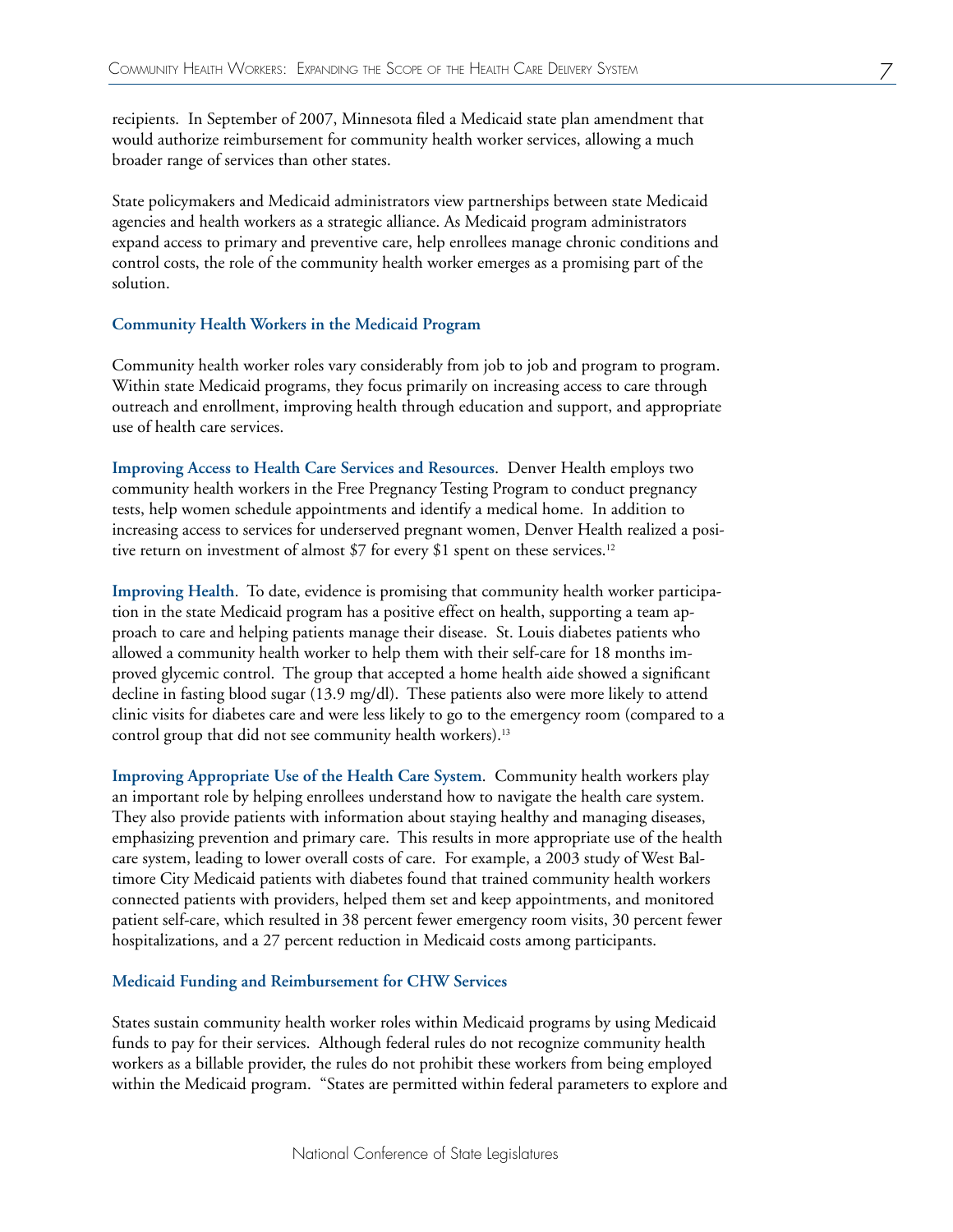implement their own programs," according to a 2006 report by the University of California, San Francisco's Center for Health Professions. According to the UCSF report, states use four methods to fund community health worker services: Medicaid managed care, Section 1115 waivers, federal support for administrative costs and direct reimbursement.

**Medicaid Managed Care**. Managed care organizations that participate in state Medicaid programs and the State Children's Health Insurance Program (SCHIP) must comply with various mandated requirements; if these requirements are met, the health plans have latitude in how they use the capitated funds they receive from the state. Some managed care organizations directly employ community health workers while others contract with an organization that provides the services. The Health Plus managed care organization in New York City, for example, employs 35 community health workers to deliver outreach and education.

**Section 1115 Waiver.** States can obtain a waiver to expand services statewide through community health worker programs, and the waiver enables reimbursement for certain of these services. California, for example, used a Section 1115 waiver to expand family planning services to low-income women and adolescents. The waiver allows the state to reimburse perunit community health worker counseling and technical services. Under waiver authority, New York created a successful maternal and child health community health worker program.

**Federal Support for Administrative Costs.** The federal government matches state administrative costs for certain expenses, such as translation services and operating costs for state Medicaid offices. Community-based community health worker programs also can receive federal matching funds for outreach and coordination.

**Direct Reimbursement.** Some states define community health workers as billable providers who can bill the Medicaid program directly for their services. States define certain eligibility requirements for workers, such as training and, in some cases, certification. In Alaska, for example, community health workers must be supervised by a physician who certifies that the services are medically necessary.

# Policy Considerations for Legislators

Existing community health worker programs provide important insights and lessons for policymakers who are integrating them into state public health strategy. Key considerations for integrating health workers into the formal health system include the following.

**Raising Requirements, not Barriers.** As the health worker role in the health care system grows so, too, does interest in formalizing and standardizing workforce training requirements. Although raising standards for community health workers may help to improve quality of care, increase visibility of the workforce, and enhance opportunities for reimbursement, it also raises concern about their effect on the workforce. States have allowed experience to substitute for educational and training requirements and to offer assistance or scholarships to offset application fees and tuition. Achieving consistency and standardization among the workforce and preserving culturally relevant support, without changing the nature of the profession, is a sensitive issue for states and other stakeholders.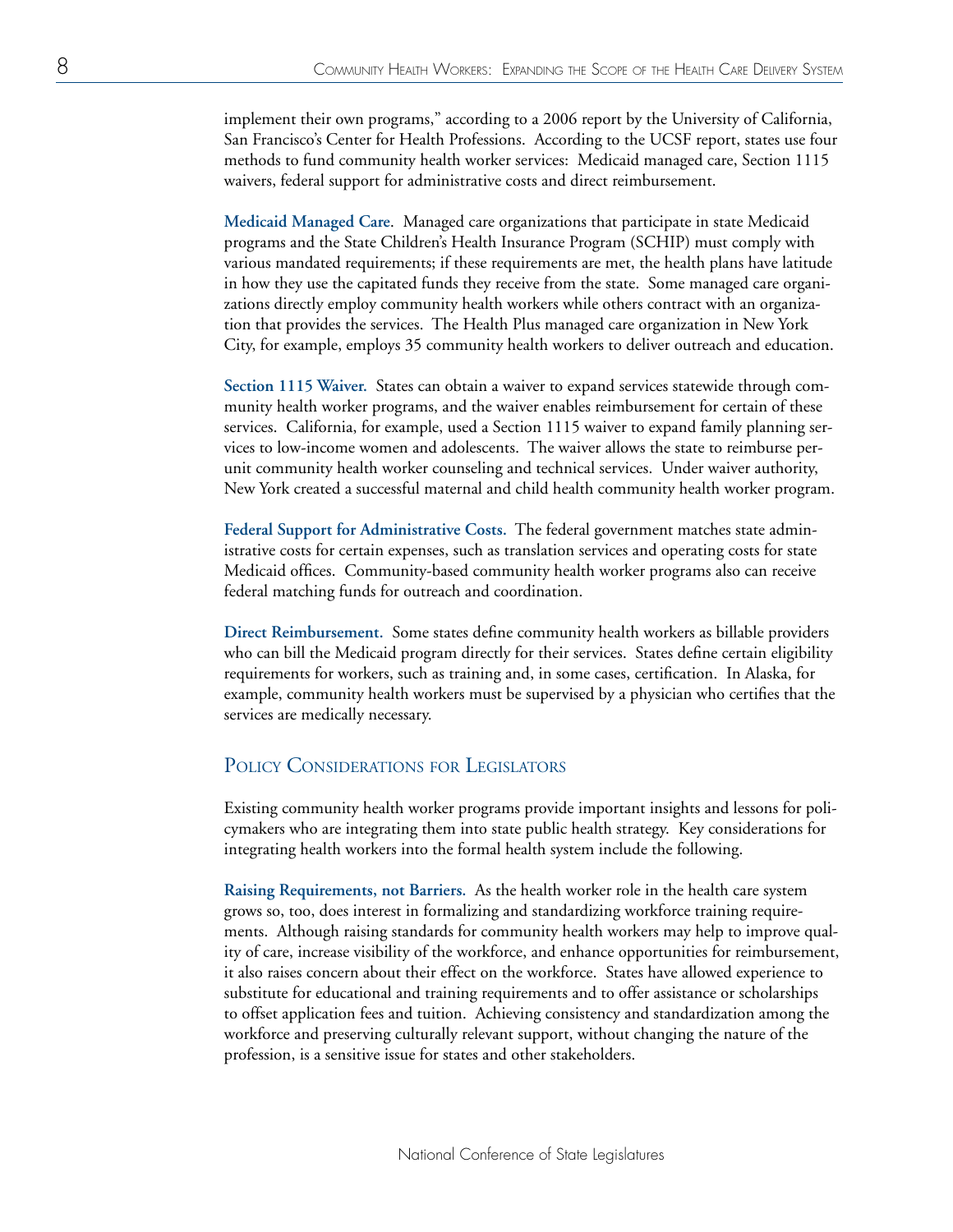According to a report on health workers in California, "… membership in the community, fluency in the native language, and a desire to serve have been the only qualifications required of many community health workers. Formal training programs will add prerequisites which could make entry into the field more difficult." In many underserved communities where there are provider shortages, formal educational requirements may prevent community health workers who have relevant experience from providing services.

**Partnering for Results.** Convening the stakeholders involved and encouraging private-public partnerships can help states achieve desired results. Key stakeholders include community

**Policymakers are examining the importance of:**

- Defining the workforce through legislation.
- Developing a statewide, core curriculum for the workforce.
- Requiring credentials for all community health workers or a sub-set, such as those who receive compensation.
- Substituting experience for formal training.
- Requiring state agencies and contractors to use community health workers.
- Encouraging community health workers to be members of the communities they serve.

health workers, community and state colleges, and industry and health system representatives. Ensuring that community health workers have input in the process is important, according to a 2006 report by the Brookings Institution. "Involving CHWs in designing the credentialing process is critical to minimize negative effects."<sup>14</sup> Perhaps more important, these workers have important insight to contribute in both their work with patients and integrating their responsibilities into the existing health care system.

**Using Resources Effectively.** Policymakers need information about cost savings and health outcomes for specific community health worker programs to know where the workforce will be most effective and to provide for reimbursement. In many cases, states require evaluations to analyze the effect of the program on quality, access to care, health status and cost. Policymakers also want to identify the greatest unmet need and understand how community health workers can address it. The Alaska Community Health Aide Program, for example, addresses the oral health needs of Alaska Natives in rural settings with a Dental Health Aide Program. Other states and localities may identify prenatal care or chronic disease management as a priority.

**Scope of Practice.** As the role of community health workers grows, other health professions may question these increasing roles and responsibilities, particularly if they perceive that the workforce is encroaching on their scope of practice. Some states place health workers under the authority of their nursing practice act and require oversight by a registered nurse. States also may consider developing a standard scope of practice for community health workers, because " … public agencies may resist direct reimbursement for CHW services until a standardized scope of practice is established."15

**Sustainable Funding.** Because community health workers rely upon short-term, projectspecific funding, states are examining use of Medicaid reimbursement to make community health worker programs more sustainable. Expanding the programs will require public and private stakeholders to enhance reimbursement for the services or identify longer-term streams of funding.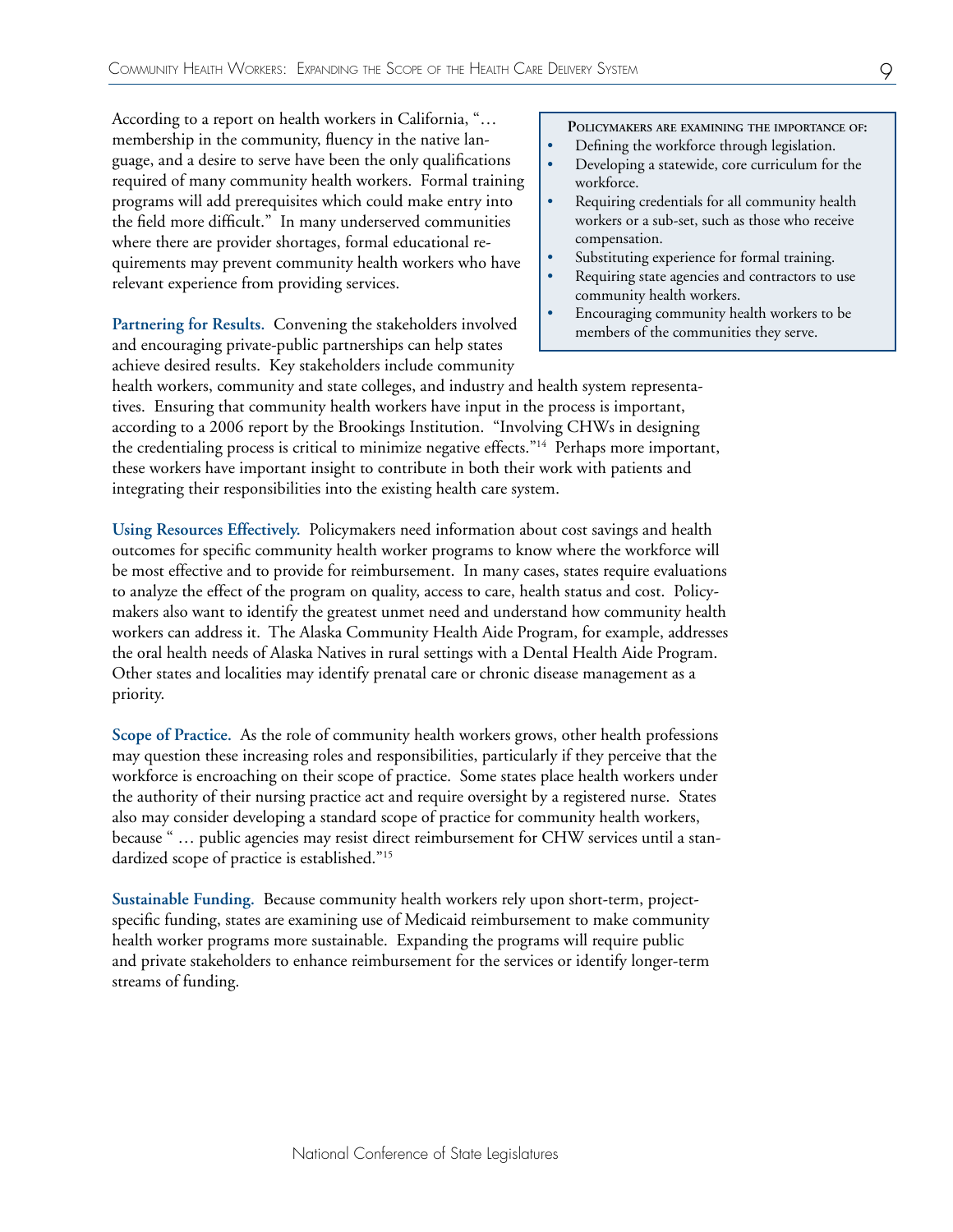# **Conclusion**

Recent state experience suggests that states and Medicaid programs are increasingly using community health workers to expand the health care safety net to reach underserved populations. As community health workers become integrated into the health care system—and specifically into state Medicaid programs—policymakers are examining how they can preserve the qualities of this informal workforce and standardize qualifications.

Community health workers, representatives of 22 college-based educational programs, and other stakeholders form the Community Health Worker National Education Collaborative. The collaborative developed educational resources, services, curricula, and promising practice delivery strategies for the community health worker field. For additional information, visit http://www.chw-nec.org.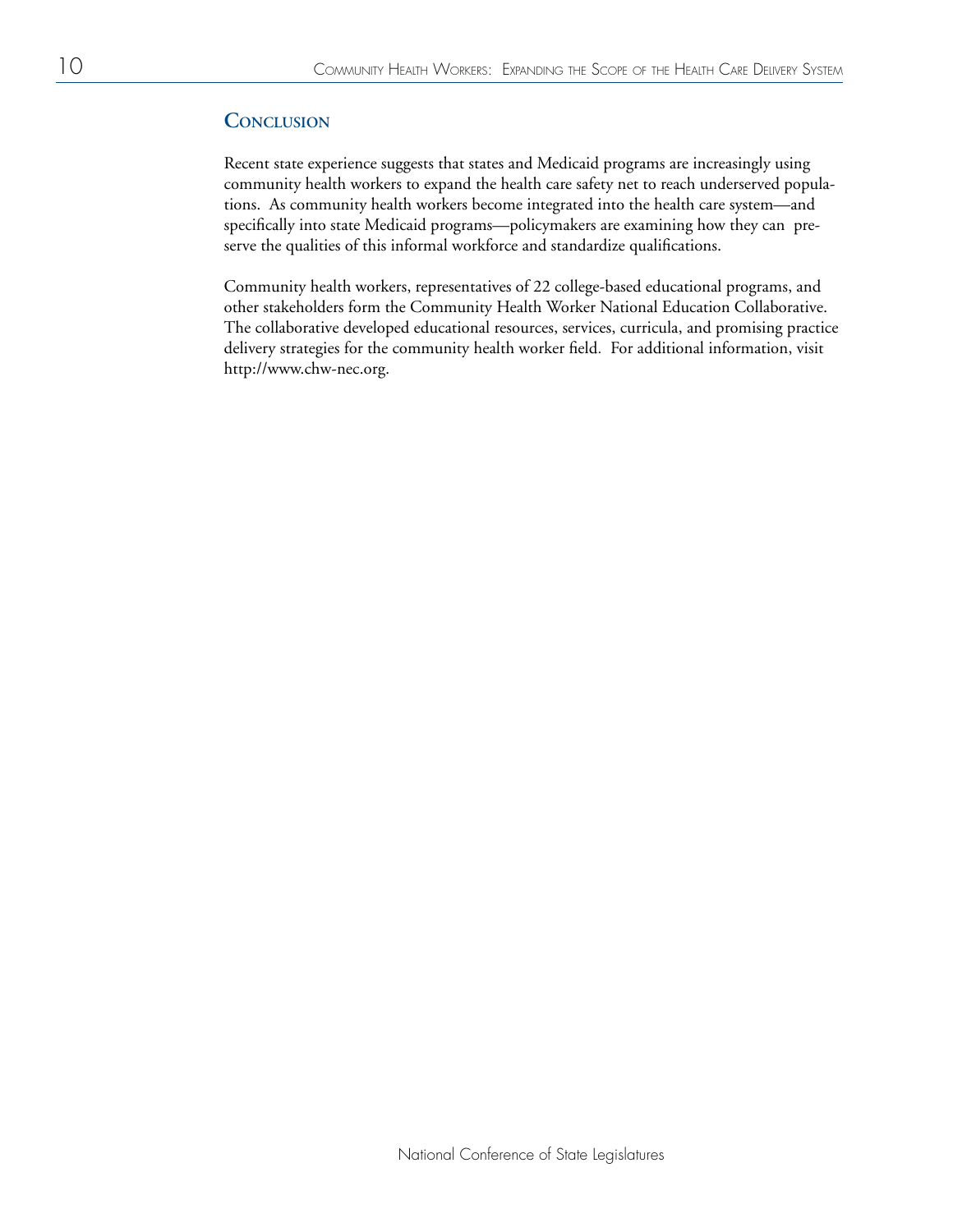## **NOTES**

1. James Madison University, *Interim Report on the Status, Impact and Utilization of Community Health Workers* (Richmond: Commonwealth of Virginia, 2005).

2. Dennis Keane, Christine Nielsen, and Catherine Dower, *Community Health Workers and Promotores in California* (San Francisco: University of California San Francisco Center for the Health Professions, 2004).

3. Ibid.

4. U.S. Health Resources and Services Administration, Bureau of Health Professions, *Community Health Workers National Workforce Study*, (Rockville, Md.: HRSA, March 2007).

5. Rosenthal et al., *The Final Report of the National Community Health Advisor Study: Weaving the Future* (Tucson: University of Arizona, 1998).

6. Brian D. Smedley, Adrienne Y. Stith, and Alan R. Nelson, eds., *Unequal Treatment: Confronting Racial and Ethnic Disparities in Health Care* (Washington, D.C.: Institute of Medicine, 2002), 195.

7. Pew Health Professions Commission, *Community Health Workers: Integral Yet Often Overlooked Members of the Health Care Workforce (* San Francisco, Calif.: University of California Center for the Health Professions., 1994).

8. Ken Babamoto, "Improving Hispanic Diabetes Care Using an Integrated Nurse-Community Health Worker Management Program" (presentation at the annual meeting of the American Diabetes Association, San Diego, June 11, 2005).

9. Marlynn L. May, Bita Kash, and Ricardo Contreras, *CHW Certification and Training: A National Survey of Regionally and State-Based Programs*, report prepared for the U.S. Office of Rural Health Policy, (College Station, Texas: Southwest Rural Health Research Center, 2005).

10. U.S. Health Resources and Services Administration, Bureau of Health Professions, *Community Health Workers National Workforce Study* (Rockville, Md.: HRSA, March 2007).

11. Ibid.

12. Public Health Sector Consultants Inc., *Financing Community Health Workers: Why and How* (Lansing, Mich.: PHSC, January 2007).

13. American Association of Diabetes Educators, "Diabetes Community Health Workers," *The Diabetes Educator* 29, no. 5 (September-October 2003): 822.

14. Martha Ross and Kathy Patrick, *Leaders Among Us: Developing a Community Health Worker Program in Washington, D.C.* (Washington, D.C.: The Brookings Institution, October 2006), 8.

15. Family Strengthening Policy Center, *Community Health Workers: Closing Gaps in Families' Health Resources* (Washington DC: National Human Services Assembly, March 2006).